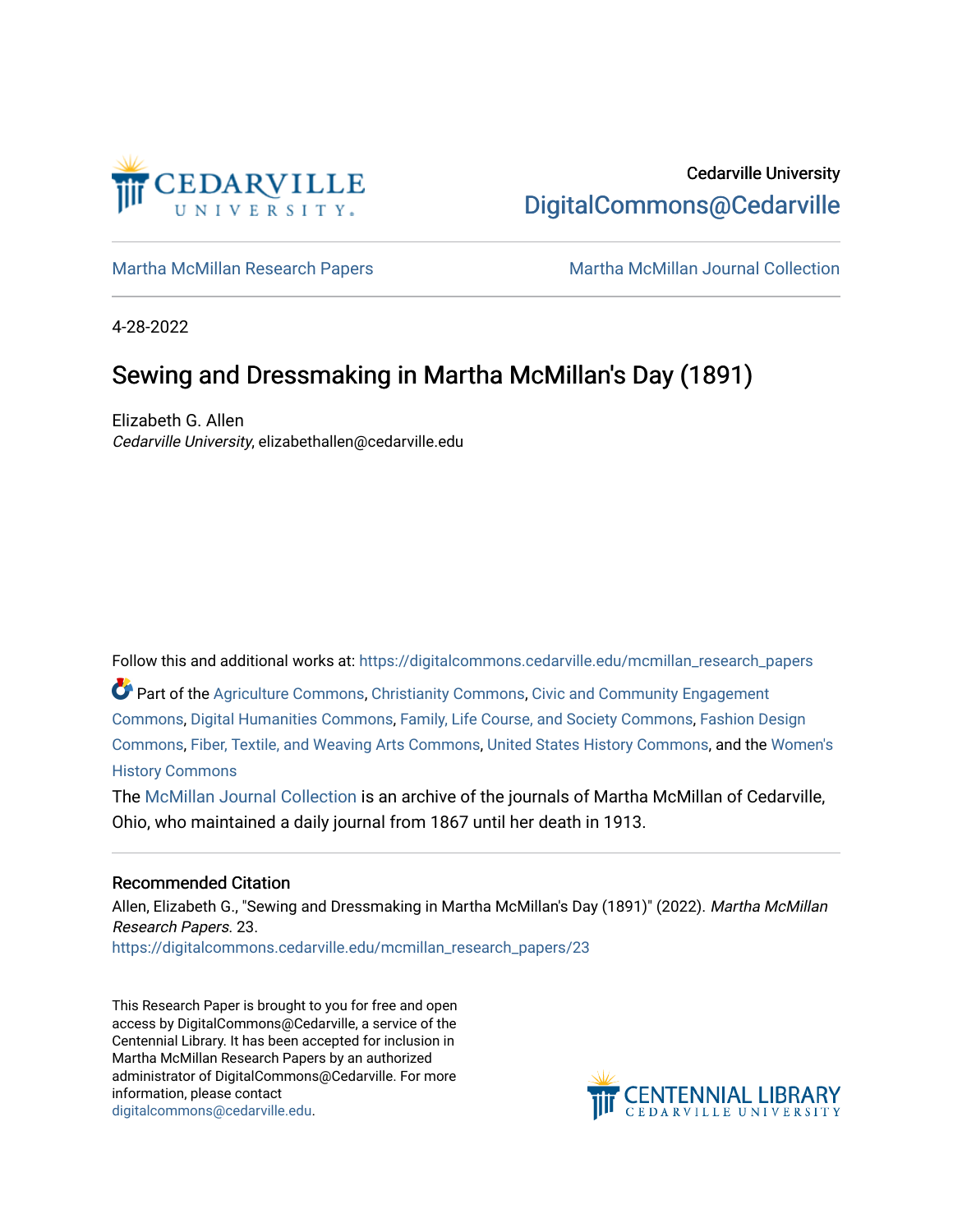### Elizabeth Allen

### 2022

In her 1891 journal, Martha McMillan frequently mentions the sewing and dressmaking activities that she, her daughters Fannie and Clara, the McMillan family's hired help, and other people in her community were involved in. Prior to Fannie's wedding to Mr. McKenzie on May 14, 1891, Martha McMillan frequently mentions in her journal that Fannie and other women are sewing. Following her daughter's wedding, McMillan regularly mentions the sewing that she is doing as well as her family and community members' sewing and dressmaking work. Like many other women living in the mid-1800s to early 1900s, sewing and dressmaking was necessary work for McMillan and the other women in her community. Understanding the historical development of sewing in America and the time and skill that sewing requires provides a more complete idea of what daily life was like for McMillan and other women in 1891. In McMillan's journals, it is clear that McMillan and others faithfully served their families and communities through their sewing.

Sewing at home or employing a dressmaker was a necessity for many women during the 1800s and early 1900s (Gordon, *"Make it Yourself*" par. 5). Sewing at home was the more affordable option for women who were not wealthy, and factory-made clothing for women was not widely available until the 1920s (Gordon, *"Make it Yourself*" par. 7). While some women hired professional dressmakers and seamstresses, the cost of such services encouraged many women to sew at home (Gordon, *"Make it Yourself*" par. 7). Sarah Gordon notes "Until the ready-wear industry grew to the point where desirable clothes were available at low prices, many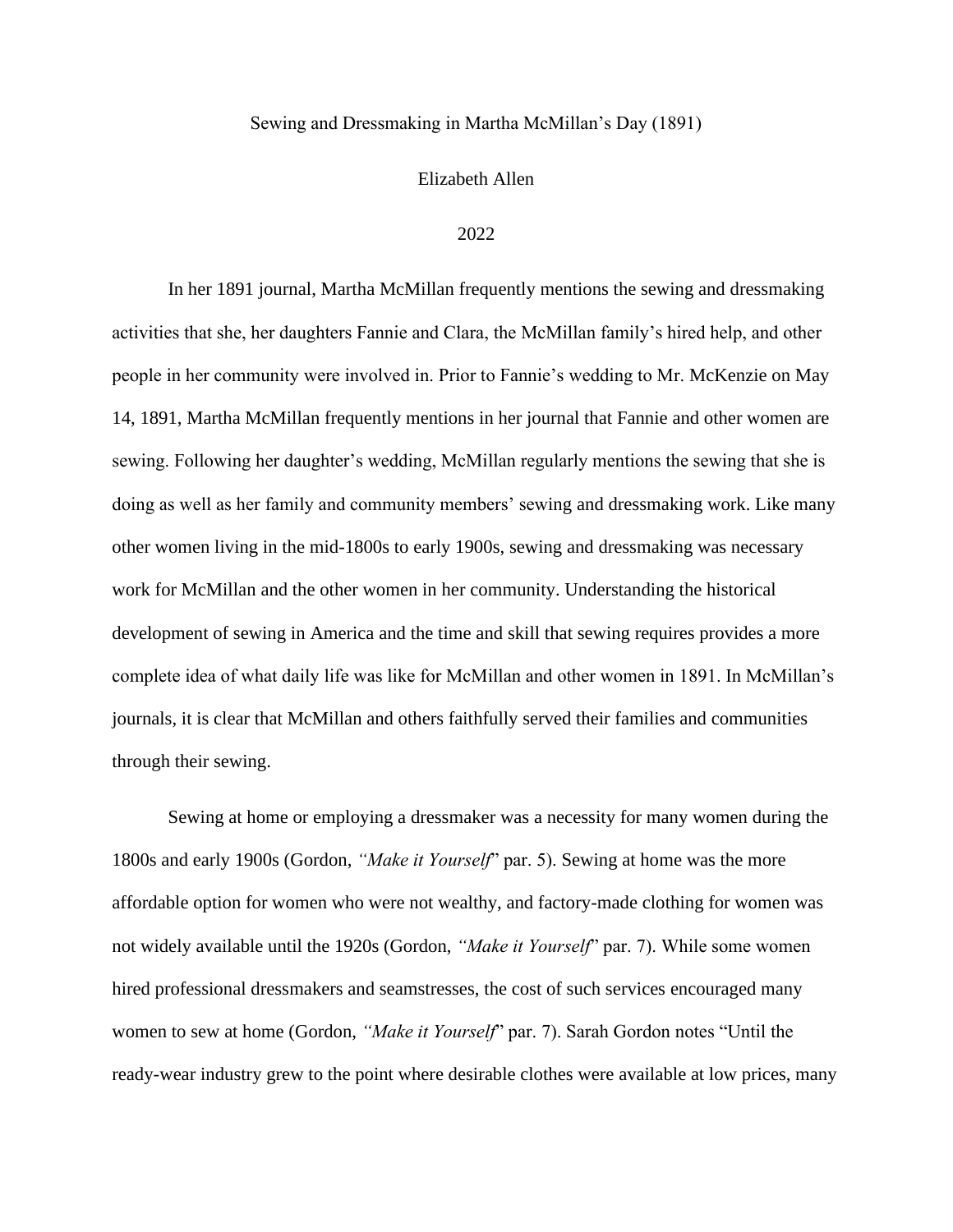middle-class and most working-class women had little choice but to sew the majority of the clothing that they and their families needed" ("*Make it Yourself*" par. 6). A woman of average means might employ a dressmaker for assistance with making a few special dresses, but women generally sewed less special clothing items like aprons and petticoats themselves (Fernandez 23). Women also sewed children's clothes and men's shirts in their homes during McMillan's time (Fernandez 23). McMillan refers to this necessary, commonplace type of sewing in her journals. On the 7<sup>th</sup> of November, 1891, McMillan writes "Fannie finishing off Pauls red flannel dress that grandmother gave him." Similarly, McMillan records on June 1<sup>st</sup>, 1891, that "Clara began sewing … to day. She is making kitchen aprons." Throughout the 1891 journal, the practical, necessary nature of sewing at home is clear. While some sewing was relatively easy to do at home, dressmaking was a more involved and complicated undertaking that required some women to seek assistance from professional dressmakers.

In the 1891 journal, McMillan mentions dressmaking specifically several times. Besides noting Fannie's making and fitting of dresses for baby Paul in October and November, McMillan mentions "Miss R– fitting Aunt Matts dress" on the 1<sup>st</sup> of September, 1891, and describes being involved in dressmaking herself on another occasion. On November  $6<sup>th</sup>$ , 1891, McMillan writes "I left Paul with Clayton and took my black[?] goods, calico, to Bazels daughter to cut and fit a dress – this she did." In this journal entry, it appears that Bazel's daughter assisted McMillan with making a dress, although it is unclear who the dress was intended for and whether or not this was a commercial transaction. Regardless, making dresses at home or using a dressmaker were options for women in the mid-19<sup>th</sup> through the early  $20<sup>th</sup>$  centuries. The process of cutting and fitting dresses so that they looked nice and fit the wearer well was difficult for many amateur sewers so if they could afford it, women would purchase fabric and then pay a dressmaker to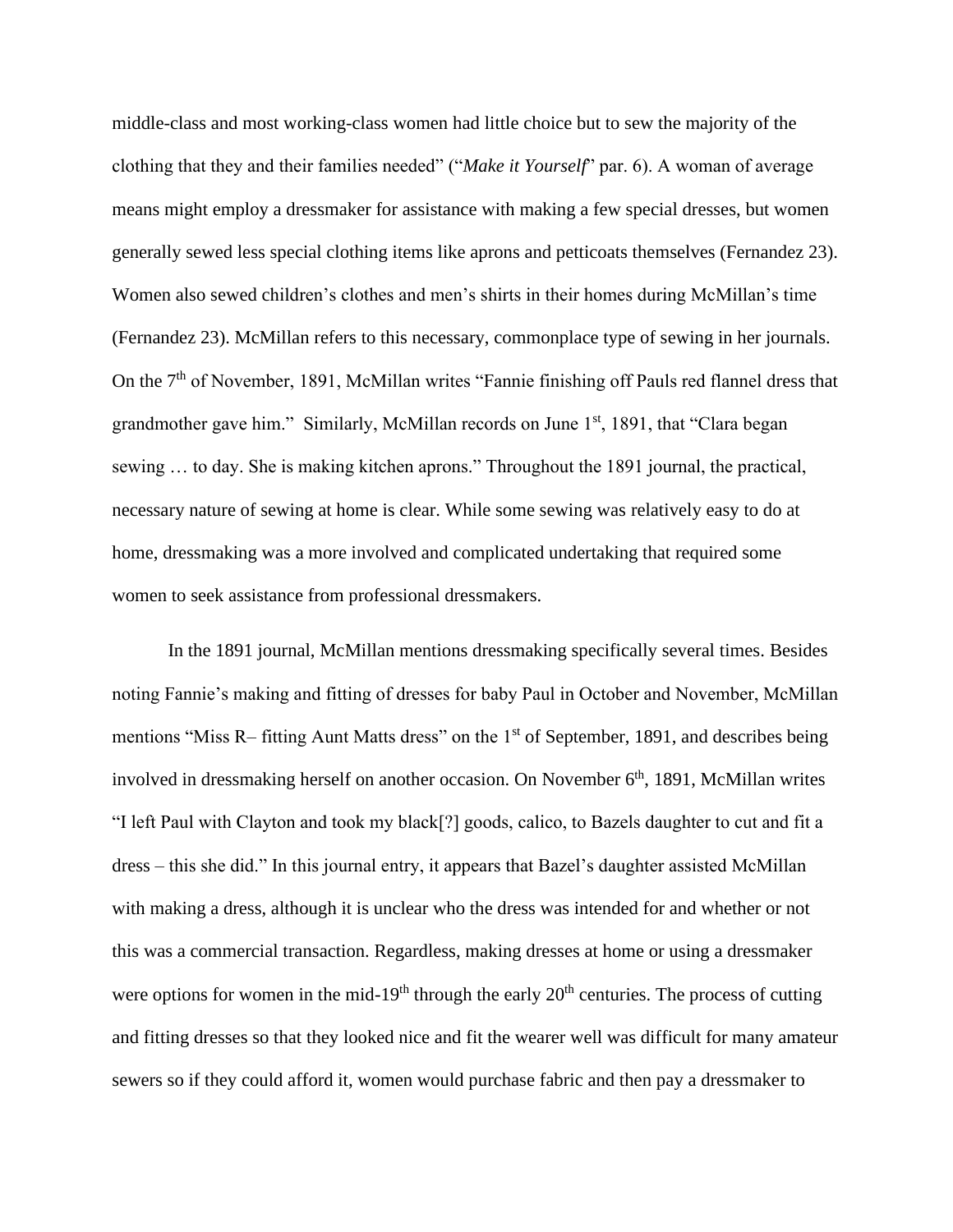assist them with cutting, fitting, and any difficult sewing (Fernandez 24). During the early 1800s, dressmakers had to measure and cut patterns individually for each client (Fernandez 24). Sewers at home, on the other hand, sometimes used old dresses to measure the patterns for new ones (Fernandez 24). However, between the mid-1800s and the early 1900s, paper patterns, sewing machines, and drafting systems that assisted sewers with measuring, fitting, and cutting dresses were available for both skilled dressmakers and women working in their homes to use (Fernandez 24-25). Wendy Gamber writes that "By the 1890s, inventors who marketed their creations to amateurs and professionals alike probably were in the majority … by simultaneously recommending their systems 'to dressmakers' and 'to ladies in private life,' the makers of systems increasingly blurred the boundaries between home and workshop" (473-474). Among the notable sewing related inventions of the 1800s, the sewing machine in particular impacted the lives of women who sewed at home.

The initial popularity of the sewing machine in America in the mid-1800s impacted the lives of women as it reduced the amount of time that they needed to spend sewing. Historian Elizabeth Bacon calls the sewing machine "One of the most important inventions of the nineteenth century, especially for the housewife" (90). The sewing machine became popular in America in the 1850s as it was marketed to women as a way for them to save time on their sewing projects (Connolly 31). Prior to this invention, women had to spend great amounts of time sewing clothing and household items for themselves and their families (Connolly 32). Connolly notes that "One clear pattern revealed in the nineteenth and early twentieth centuries is the enormous amount of sewing expected of women at all economic levels" (32). The large amount of time that many  $19<sup>th</sup>$  century women spent sewing is reflected in McMillan's 1891 journal. From January until Fannie's wedding in May 1891, McMillan mentions about 26 times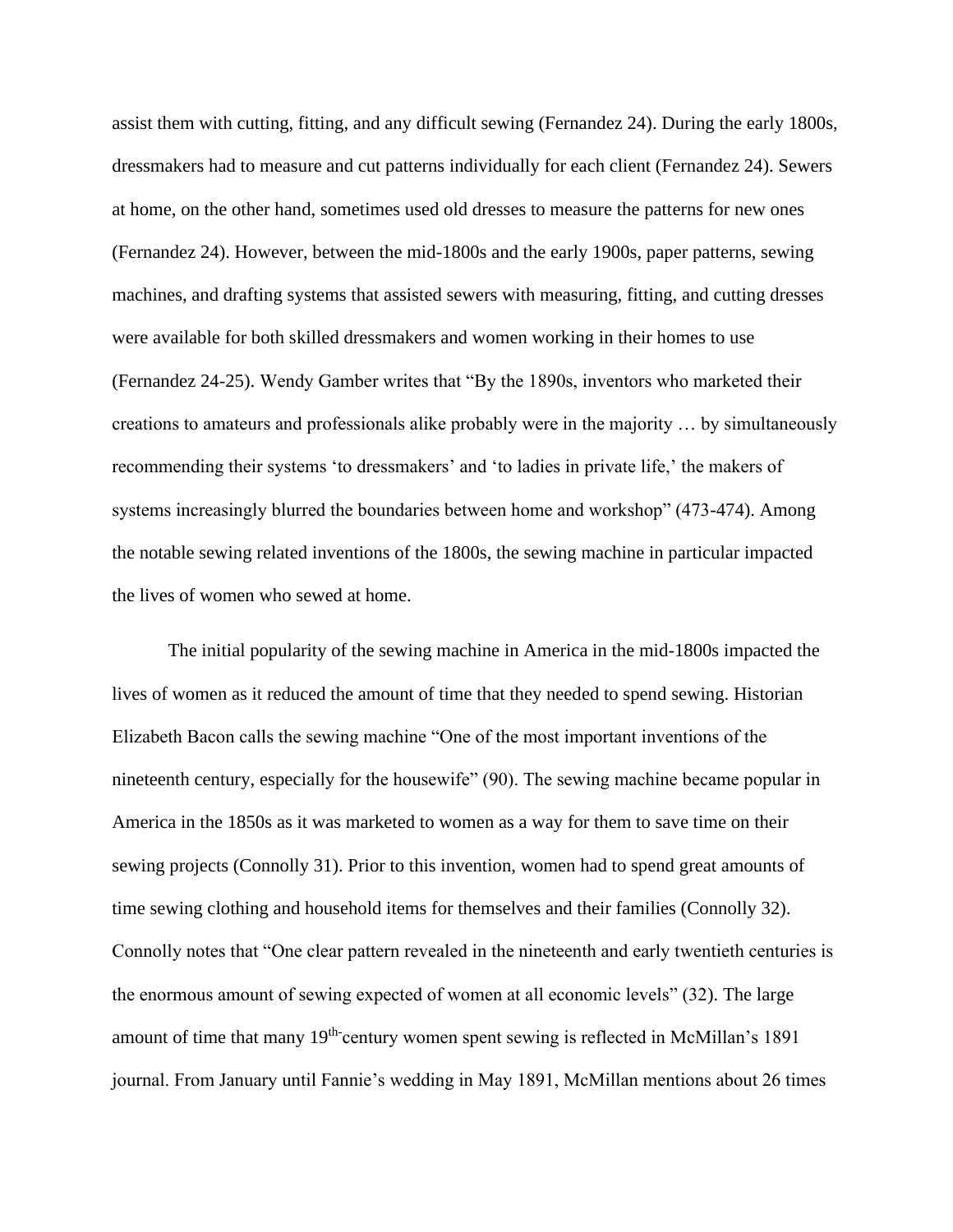that Fannie or other women were sewing in the McMillan home. In March, McMillan records in her journal: "Fannie and Miss R- at the sewing – all day" (5 March 1891). Sewing machines helped women save time and allowed them to spend more time caring for their children or engaging in other work or leisure activities (Connolly 33). Sewing machines were originally highly expensive and while the cost of a machine became more affordable over time, they were still a sizeable expense (Connolly 32-33). Early sewing machines were owned only by those wealthy enough to afford them and therefore were a "status symbol" (Connolly 33). This early association of sewing machines with wealth likely only increased the general public's interest in the invention. However, the initial enthusiasm about sewing machines eventually decreased.

Over time, while sewing machines were still useful tools for sewers and had widespread use, the initial excitement surrounding the invention lessened. As Connolly notes, "By 1890 the sewing machine had lost its novelty and become an accepted part of domestic life" (36). By the 1890s, sewing machines were much cheaper and easier to buy and customers could even purchase them by mail-order (Connolly 36). Sewing machines were particularly useful for making seams in certain types of clothing. However, other types of sewing, including much of the delicate needlework used to make fine dresses, still needed to be done by hand (Fernandez 29-30). Overall, the excitement about the invention had waned and sewing machines were rarely mentioned in either women's magazines or by women in their own diaries (Connolly 37-38). McMillan follows this pattern, as she mentions sewing repeatedly in her 1891 journal but does not mention owning or using a sewing machine in this journal. Sewing machine use had not disappeared at this point, however. In the early 1900s, Singer, the largest maker of sewing machines at the time, was selling around 500,000 machines each year (Bacon 93). It is likely that McMillan either did own or could have owned a sewing machine in 1891, given the decreased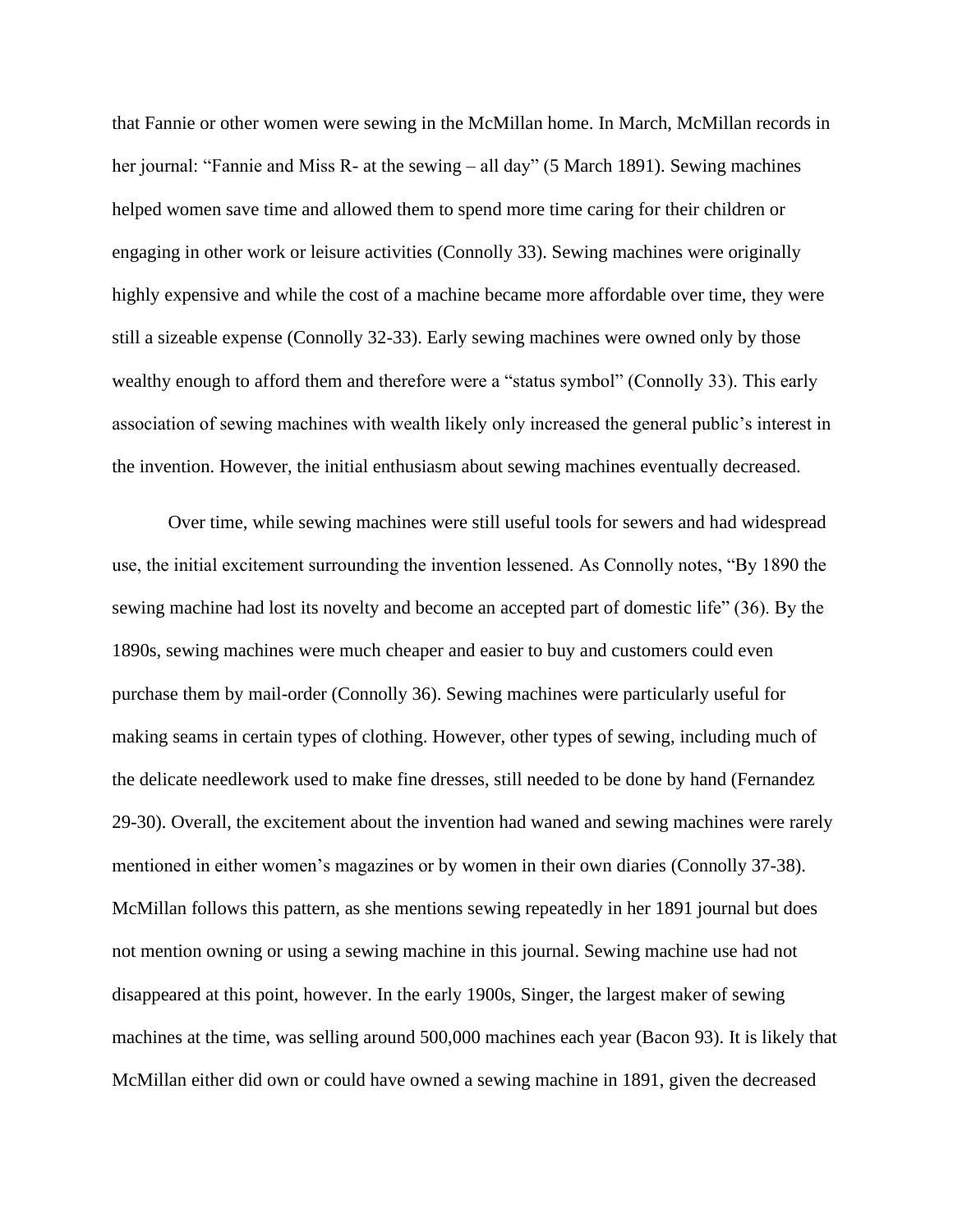cost and widespread use of sewing machines in America at that time. Owning a sewing machine would have helped McMillan and her family members sew faster and more efficiently complete the work of sewing that was expected of women at that time.

During the 1800s and early 1900s, sewing and dressmaking were skills that women were expected to have in order to fulfill their roles as wives and mothers. During McMillan's time, a woman's ability to sew was associated with her ability to manage her home properly as a wife and mother (Gordon, *"Make it Yourself*" par. 43-50). Mothers often saw making clothing for their children as a way of showing their care for them (Gordon, *"Make it Yourself*" par. 50). Most people in American society at this time believed that sewing was a skill that women should possess, and girls were typically taught how to sew at home by their mothers (Gordon, *"Make it Yourself*" par. 4). In an article about sewing as women's work, Gordon writes "Sewing is laden with understandings of femininity, family, and social class. It evokes ideas about thrift, housekeeping, wifely duty, [and] motherly love" ("'Boundless Possibilities'" 68). During McMillan's time, sewing was thought of as a feminine skill that women naturally possessed, although some acknowledgment that sewing was also a learned skill existed (Gamber 463). By sewing at home, women could save money, care for their families, and perform a type of work that was expected of them as women. In McMillan's 1891 journal, sewing is done by women such as Martha herself, her daughter Fannie, and other women like Miss Roadermer. McMillan apparently views sewing as part of her duties as a wife and mother. Sewing, however, was not always regarded as a dreary task but rather was an enjoyable form of individual expression for some women.

While sewing and making dresses was certainly hard work, sewing could also be an enjoyable and creative activity for women. Some women disliked or had neutral opinions about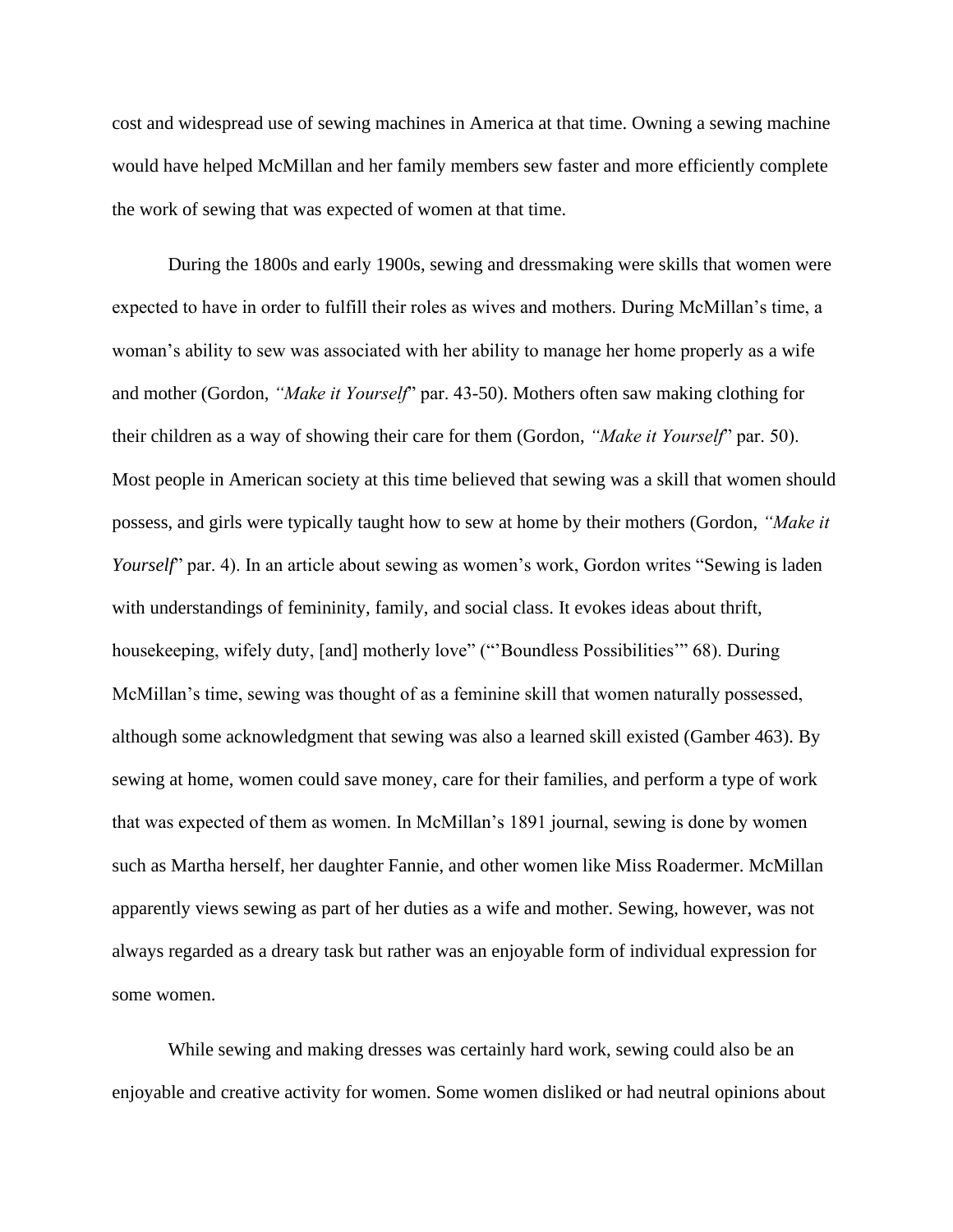sewing, but others enjoyed sewing and saw it as a way to express themselves and their sense of style (Gordon, "'Boundless Possibilities'" 78). By making clothes for herself and her family, a woman was truly in control of what she wore and how she presented herself to the world (Gordon, "'Boundless Possibilities'" 78). Women who sewed for themselves or worked closely with a professional dressmaker could express themselves as individuals through their choice of fabric and design (Gordon, "'Boundless Possibilities'" 79). According to Gordon, many women found more decorative forms of sewing like embroidery, crocheting, quilting, and lace making particularly enjoyable ("'Boundless Possibilities'" 80). Sewers could use their sewing skills to decorate the items in their households or their own clothing (Gordon, "Boundless Possibilities" 80). Though not mentioned directly in the diary, some of Fannie's sewing in the months leading up to her wedding in May 1891 might have been decorative sewing for her clothes or the household goods that she would bring to her new home after her marriage.

As time went on, home sewing and dressmaking decreased in popularity in America. In the late 1800s and early 1900s, a shift away from both making clothes at home and hiring professional dressmakers to make individualized garments occurred as pre-made clothing became much more prominent (Connolly 40). By 1920, ready-made women's clothing could be found more easily and was the most commonly worn type of clothing at that time (Connolly 40). Women were able to purchase clothing in stores or by mail order (Connolly 40). At this point in time, owning a sewing machine was no longer a sign of prestige and wealth, but rather implied the opposite (Connolly 41). The decrease in women sewing at home was partially because more women were employed outside of the home in the early 1900s and therefore had less time for sewing (Gordon, *"Make it Yourself*" par. 38). Likewise, the dress styles that were popular during the 1920s were easier and cheaper to manufacture than previous designs (Gordon, *"Make it*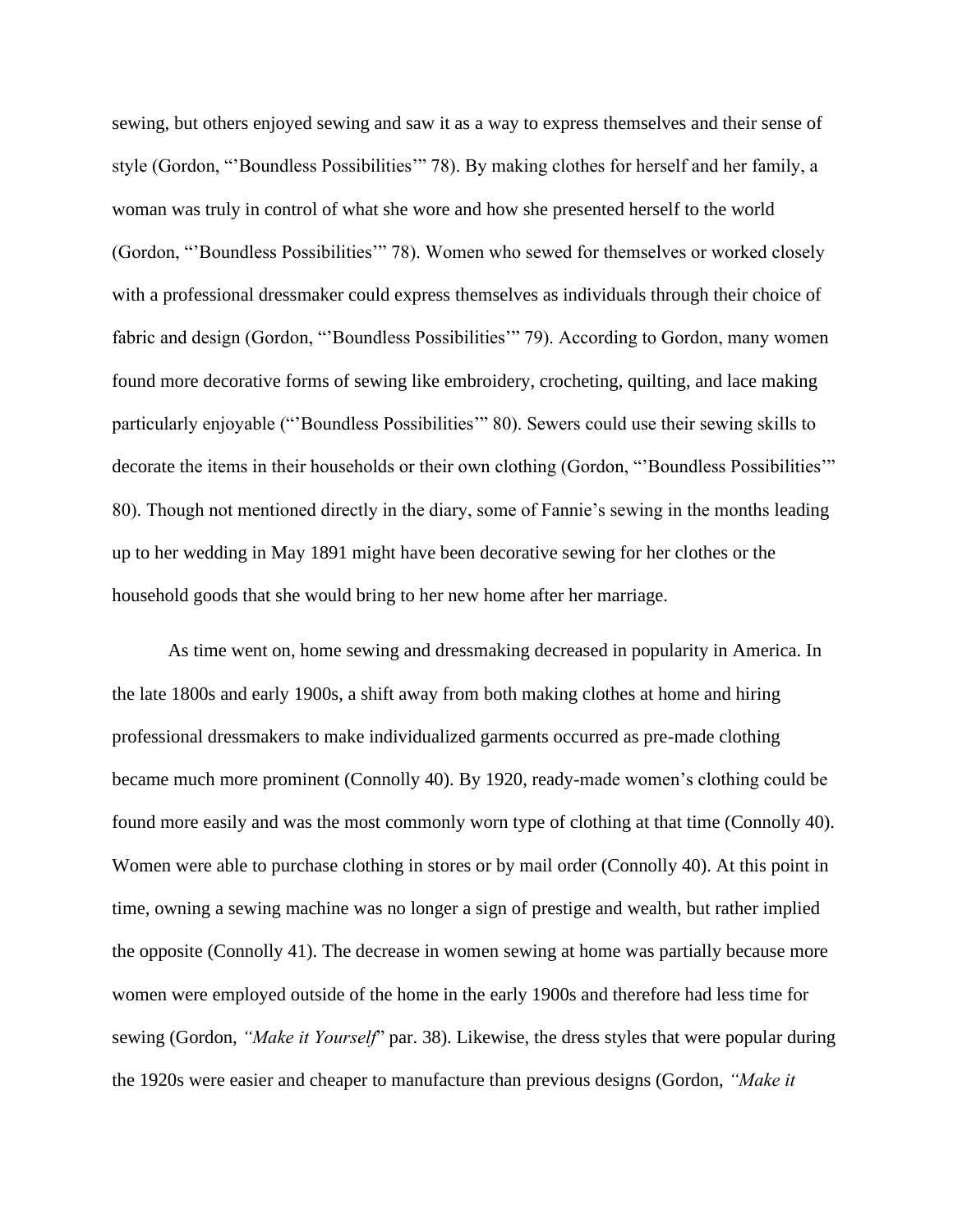*Yourself*" par. 37). American women were moving towards the practice of buying most items ready-made, rather than making them themselves as previous generations had (Gordon, *"Make it Yourself*" par. 39). Sewing at home did not disappear entirely, however. In rural areas and among poorer women especially, sewing at home was still a common practice (Gordon, *"Make it Yourself*" par. 40). But by the early 1900s, American women were gradually beginning to buy most of their clothes rather than making them.

Martha McMillan was a dedicated wife, mother, manager of her household, and community member. She recorded the sewing activities that she and other women performed as sewing at home, with or without the help of professionals, was a common practice for most women of her day. A better understanding of the skill, time, and care involved in sewing clothing encourages an appreciation and respect for the work, talent, and dedication that McMillan and her contemporaries put into their sewing projects. McMillan's journal entries about sewing reveal the practical ways that she and other women in her family and community served their families and others on a daily basis.